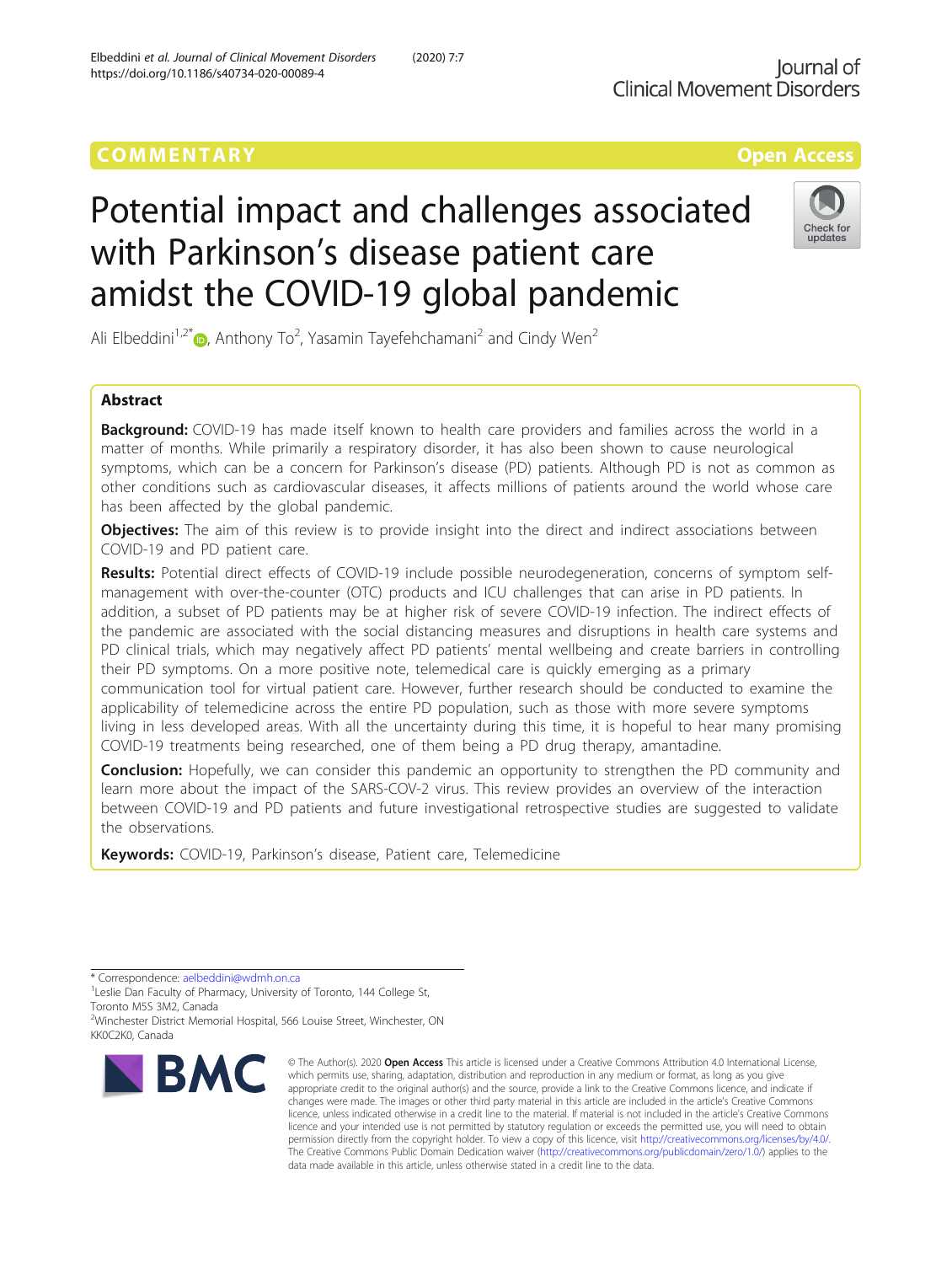#### Background

The world is facing an unprecedented time where new patients are being infected by the novel coronavirus called severe acute respiratory syndrome coronavirus (SARS CoV-2). Starting as an epidemic in Wuhan, China at the beginning of December 2019, SARS-CoV-2 has spread so quickly that the World Health Organization officially called it 'coronavirus disease 2019' (COVID-19) and declared it a pandemic on March 11, 2020. COVID-19 has now spread to 216 countries and has over 6.9 million confirmed cases worldwide as of June 7, 2020 [\[1\]](#page-5-0). COVID-19 is mainly a respiratory disorder that causes most patients to be asymptomatic or present with mild upper respiratory symptoms such as fever, dry cough, sputum production, shortness of breath and sore throat. However, severe manifestations may also occur causing acute respiratory distress which may lead to death. Additionally, there have been reports of neurologic complications associated with COVID-19 as well. Undoubtedly, the COVID-19 pandemic has caused drastic changes to health care systems as well as new challenges to social life brought by social distancing and lockdown measures across the world.

There are concerns that patients with health conditions are more vulnerable to the impact of COVID-19, including neurological conditions like Parkinson's Disease (PD). PD is a chronic progressive neurodegenerative disease that manifests with key features including tremor, bradykinesia, and rigidity. Nonmotor symptoms including dementia, psychosis and autonomic dysfunction may present as the disease progresses. PD patients could be at higher risk of diseases as well as many PD patients are elderly and have multiple comorbidities. With PD affecting many individuals around the world, it is important to understand how they are impacted by the current pandemic. We conducted a literature search using the keywords "covid", "coronavirus", and "parkinson" and summarized key findings in this review. We also discuss the key direct and indirect interaction between COVID-19 and PD patients, as well as explore a promising COVID-19 treatment drug within the PD field (Fig. 1).

#### **Discussion**

#### Direct impact of COVID-19 on PD patients Possible neurodegeneration among COVID-19 infected PD patients

The SARS-CoV-2 virus is of RNA origin and has a higher infectivity rate than the influenza virus [[2\]](#page-5-0). Once infected, the virus glycoprotein can bind to angiotensinconverting enzyme 2 receptors (ACE2) which are highly expressed in the lungs [[3\]](#page-5-0). This can result in acute alveolar damage, pulmonary edema and inflammation and evolve into acute respiratory distress syndrome (ARDS). Although COVID-19 mainly affects the respiratory system, there is evidence that SARS-CoV-2 infects the brain including the brainstem [\[4](#page-5-0)]. As PD is a neurological disorder, there is a concern that SARS-CoV-2 brain penetration could worsen

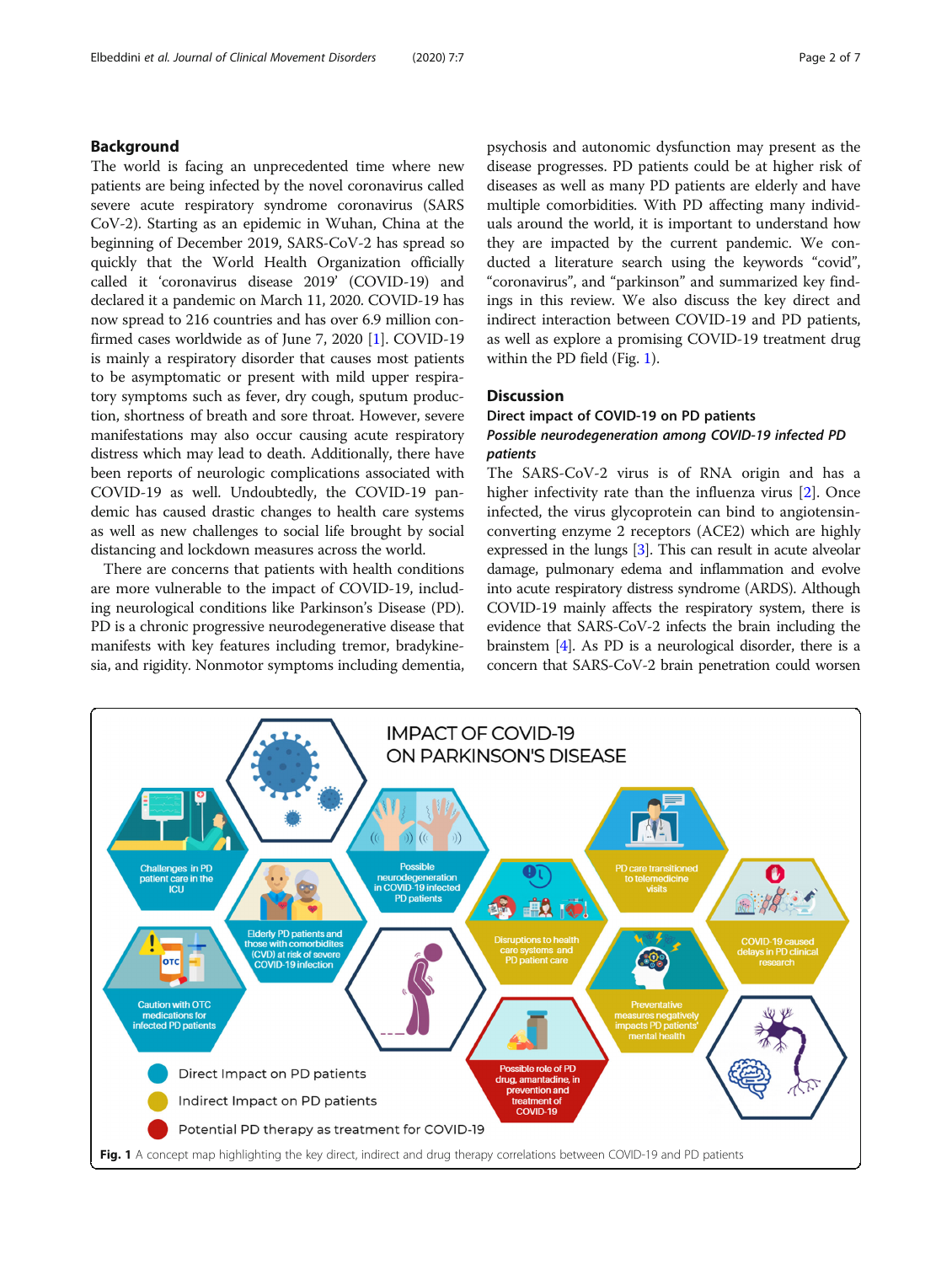symptomology of PD patients. For many years, antibodies against coronavirus have been found in the cerebrospinal fluid of PD patients, suggesting a role of viral infection in neurodegeneration [\[5\]](#page-5-0). Neurological manifestations associated with COVID-19 have also been well documented including dizziness, headache, hyposmia, hypogeusia, dysphagia and nerve pain [\[6](#page-5-0)]. Additionally, there is evidence that fever is associated with motor deterioration with PD patients and can even predispose them to parkinsonismhyperpyrexia syndrome, a movement disorder emergency [[6](#page-5-0)]. With fever being the most common symptom of COVID-19, as seen in 87.9% of affected patients, there is a strong possibility that COVID-19 can cause worsening of parkinsonian symptoms [[6](#page-5-0)]. While there is no causal evidence that COVID-19 causes neurodegeneration, clinical case reports of worsening PD features have been documented in PD patients infected with COVID-19 [\[5\]](#page-5-0). In a case report of 8 PD patients, all showed worsened motor functions that lead to additional levodopa dosing [\[5\]](#page-5-0). Additionally, an observational case-control study found that motor symptoms significantly worsened in COVID-19 infected PD patients compared to noninfected PD controls [[7](#page-5-0)]. Although, it was speculated that clinical changes may be caused by systemic inflammatory response rather than viral invasion of the central nervous system [[7](#page-5-0)]. Nonmotor symptoms also appeared to be affected, however was not consistently described among different cases. Cilia et al. reported increased urinary urge/incontinence in infected patients [[7](#page-5-0)], while Antonini et al. described worsened orthostatic hypotension, cognitive impairment and psychosis [\[5\]](#page-5-0). Both studies commonly observed increased fatigue in infected patients as well [\[5](#page-5-0), [7](#page-5-0)]. Grabli and Hainque also highlighted the difficulty of detecting COVID-19 as some symptoms such as fatigue, asnomia, hot flush and painful limbs can also present as non-motor PD signs [[8](#page-5-0)]. Current findings are suggestive of worsening motor and nonmotor PD symptoms following infection with COVID-19, however longitudinal studies would be beneficial to confirm this observation.

#### Concerns of mild COVID-19 symptom management with OTC medications in PD patients

Patients have been advised to manage their symptoms at home in most cases where COVID-19 infection appear to be mild of nature. Patients may present with symptoms of fever, dry cough, and sore throat with mild infection and many may choose to self-medicate with OTC products. For PD patients, it is especially important to discuss with a doctor or pharmacist about self-medicating since some OTC products can interfere with their Parkinson's symptoms and medications. In addition to motor symptoms, PD patients may present with dementia as well as autonomic dysfunction such as bladder problems, constipation, sexual dysfunction, dry mouth, sweating and orthostatic hypotension [[9](#page-5-0)]. Caution should be noted if PD patients take OTC medications containing antihistamines like diphenhydramine and dimenhydrinate, since they have anticholinergic properties and can worsen constipation, confusion as well as urinary symptoms. An additional concern is if PD patients are taking anticholinergic agents like benztropine or trihexyphenidyl for Parkinson's symptoms. If these agents are taken together with OTC antihistamines, anticholinergic side effects like dry mouth, blurred vision, constipation, and urinary retention could be enhanced and therefore close monitoring is advised [[10](#page-5-0)]. For PD patients taking monoamine oxidase B inhibitors (MAOI) like rasagiline, safinamide and selegiline, more serious drug-drug interactions can occur if taken together with cough syrups containing dextromethorphan or nasal decongestants containing pseudoephedrine, phenylephrine or phenylpropanolamine [[11](#page-6-0)]. The combination of MAOIs and dextromethorphan is not recommended since MAOIs can enhance the serotonergic effects of dextromethorphan which can lead to serotonin syndrome [\[12\]](#page-6-0). If MAOIs and decongestants are taken together, it could enhance the alpha agonist effects of decongestants and lead to severe hypertensive outcomes as well [\[13\]](#page-6-0). As many OTC cough and cold medications are available as combination products, it is important to consult a pharmacist if deciding to self-medicate to avoid dangerous drug combinations and to safely treat mild COVID-19 symptoms.

#### Are PD patients at risk of COVID-19 infection?

The question of whether patients with PD are at greater risk of COVID-19 infection is of interest in the PD community. A case-control survey conducted in Italy aimed to investigate this matter. Fasano et al. found that the risk of COVID-19 infection did not differ between PD patients and the general population [\[14\]](#page-6-0). While the patients in the study were community-dwelling PD patients, the risk profile of severe patients living in nursing homes or long-term care facilities remains unclear. Regarding the risk of developing severe COVID-19 infections, reports have found that elderly patients and those with comorbidities, such as cardiovascular disease, are especially vulnerable to progression to severe COVID-19 infections [\[15\]](#page-6-0). To date, there is no evidence showing PD itself puts patients at higher risk of severe COVID-19 infections [\[16\]](#page-6-0). However, PD patients have been shown to have more comorbidities than patients without PD. In a large population study, patients with PD had more physical and nonphysical comorbidities than those without PD, namely coronary artery disease, cerebrovascular disease, and heart failure [\[17](#page-6-0)].PD prevalence also primarily affects the elderly, as the onset is usually around 65 to 70 years  $[18]$  $[18]$ . These comorbidities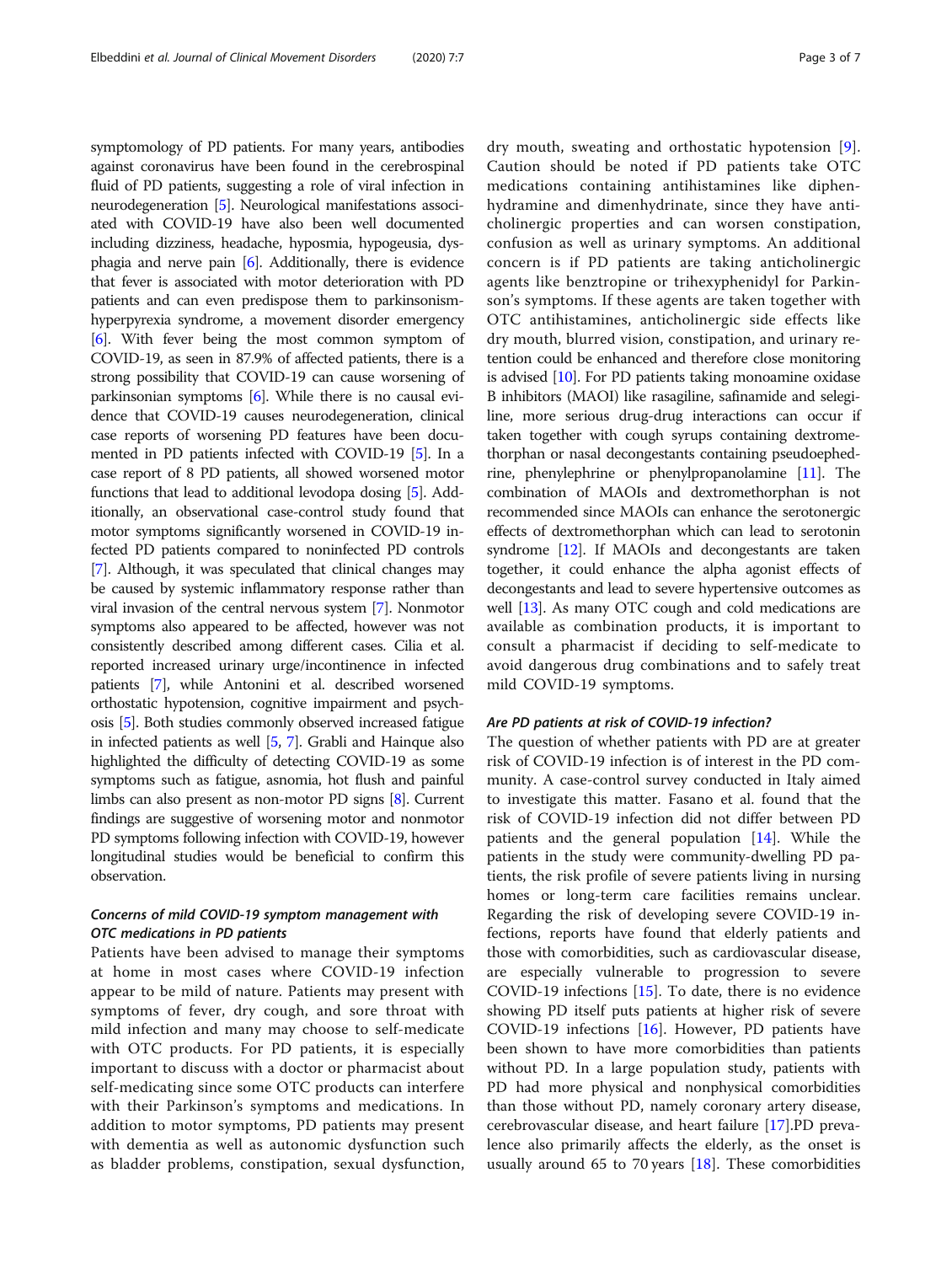along with the older age of PD patients can increase their risk for more severe forms of COVID-19. There may also be a possible direct association with severe COVID-19 in a certain subset of PD patients. Older advanced PD patients with respiratory dysfunction may present with dyspnea, respiratory muscle rigidity and impaired cough reflex. These respiratory restrictions in PD patients put them at increased risk of pulmonary decompensation and pneumonia, which are features of severe COVID-19 infection [[6\]](#page-5-0).

Challenges faced by COVID-19 infected PD patients in the ICU In the case that PD patients develop severe COVID-19 infection and require admission into the ICU, there are many issues that need to be considered. Severe respiratory issues such as acute respiratory distress syndrome and pneumonia secondary to COVID-19 may require patients to undergo ventilation. As noted earlier, PD patients may already have respiratory restrictions characterized by respiratory muscle bradykinesia, rigidity, and dystonia, which may make intubation more challenging [[19](#page-6-0)]. Swallowing may also be negatively affected in these patients, where saliva can pool in the mouth and lead to aspiration  $[6, 19]$  $[6, 19]$  $[6, 19]$  $[6, 19]$ . When coupled with weak coughs due to chest wall rigidity, there may be a higher risk of aspiration pneumonia as well, which can complicate COVID-19 management [[6](#page-5-0)]. Although there is no published evidence supporting this association, it is worthwhile investigating in future retrospective studies. With respect to the care strategy for PD patients admitted to the ICU, there are no current guidelines [\[16\]](#page-6-0). However, efforts should be made to ensure PD patients continue to receive anti-PD therapy. In cases of pneumonia, maintenance of previous PD medications or an equivalent levodopa dose is crucial to avoid rigidity and further respiratory impairment from dopaminergic withdrawal [[16\]](#page-6-0). Patients on apomorphine pump therapy and levodopa/ carbidopa intestinal gel (LCIG) continuous infusion may be continued if already implemented. In some cases, PD therapy must be adapted in the ICU, such as in severely akinetic patients with dysphagia where oral administration of drugs is no longer possible. The easiest, most cost-effective and efficient way is to convert to levodopa solution which is given via a nasogastric tube [[16](#page-6-0)]. Starting an apomorphine pump in the ICU is generally not advised, however can be considered only if akinesia poses a real risk to the patient [[16](#page-6-0)]. Another option is to use transdermal rotigotine, however it is considerably less efficacious than levodopa or apomorphine [[16](#page-6-0)]. Since there are no guidelines dictating the therapeutic alternative of choice to use in PD patients in the ICU, it may be determined using the medical team's best judgement on a case-by-case basis.

#### Indirect impact of COVID-19 on PD patients Disruptions to global health care systems

The COVID-19 pandemic has certainly caused disruptions in health care systems which can have indirect effects on PD patients. Neurologists are essential in the circle of care for PD patients and it is important to think about how their impact from COVID-19 can have subsequent effects on patients. Like many health care providers, neurologists are at risk of exposure to COVID-19 patients and if infected, they will be restricted in their ability to provide care for PD patients. In some regions where there is a shortage of medical staff, some neurologists may also be forced to provide care for COVID-19 patients, which ultimately leads to less time spent caring for PD patients as well  $[16]$  $[16]$ . In many medical communities, nonurgent surgical procedures have been postponed to prevent patients from being infected. Regarding PD patients, elective surgical procedures like deep brain stimulation (DBS) have been delayed, as well as the initiation of LCIG and apomorphine pump [[16\]](#page-6-0). These delays create barriers for PD patients from accessing vital medications that can control their condition, which can possibly lead to worsened symptoms. Fortunately, there has been no report so far on the impact of the pandemic on global medication transport and supply chain issues for PD patients [[3\]](#page-5-0).

#### The transition to virtual PD patient care

Another consequence of COVID-19 is the rapid implementation of telemedicine across many health care systems, whereby communication technology is used to provide virtual patient care. Many PD patients and neurologists have transitioned to telemedicine visits, particularly with synchronous videoconferencing. To assist movement disorders neurologists, the Movement Disorders Society (MDS) Telemedicine Study Group has created a step-bystep guide to implementing telemedicine [[20](#page-6-0)]. The use of telemedicine and telerehabilitation to assess PD patients has been well documented and validated [[21](#page-6-0)]. However, with virtual assessments, the Movement Disorder Society – Unified Parkinson's Disease Rating Scale (MDS-UPDRS) can not be recommended since muscle rigidity and retropulsion pull testing can not be properly assessed via videoconferencing [\[16,](#page-6-0) [22\]](#page-6-0). Instead, a modified version of the MDS-UPDRS without rigidity and retropulsion pull testing is reliable and valid to use [[23](#page-6-0)]. Advantages of telemedicine include access to specialists, convenience, time savings and cost reductions [[24](#page-6-0)]. Nevertheless, there are still limitations to telemedicine. In a recent online survey with 781 PD patients who participated in telemedicine, the main concerns were lack of hands-on care, lack of intimacy and technical difficulties [\[25\]](#page-6-0) A consistent barrier in providing virtual care is poor internet connectivity and video quality issues, which is especially limiting in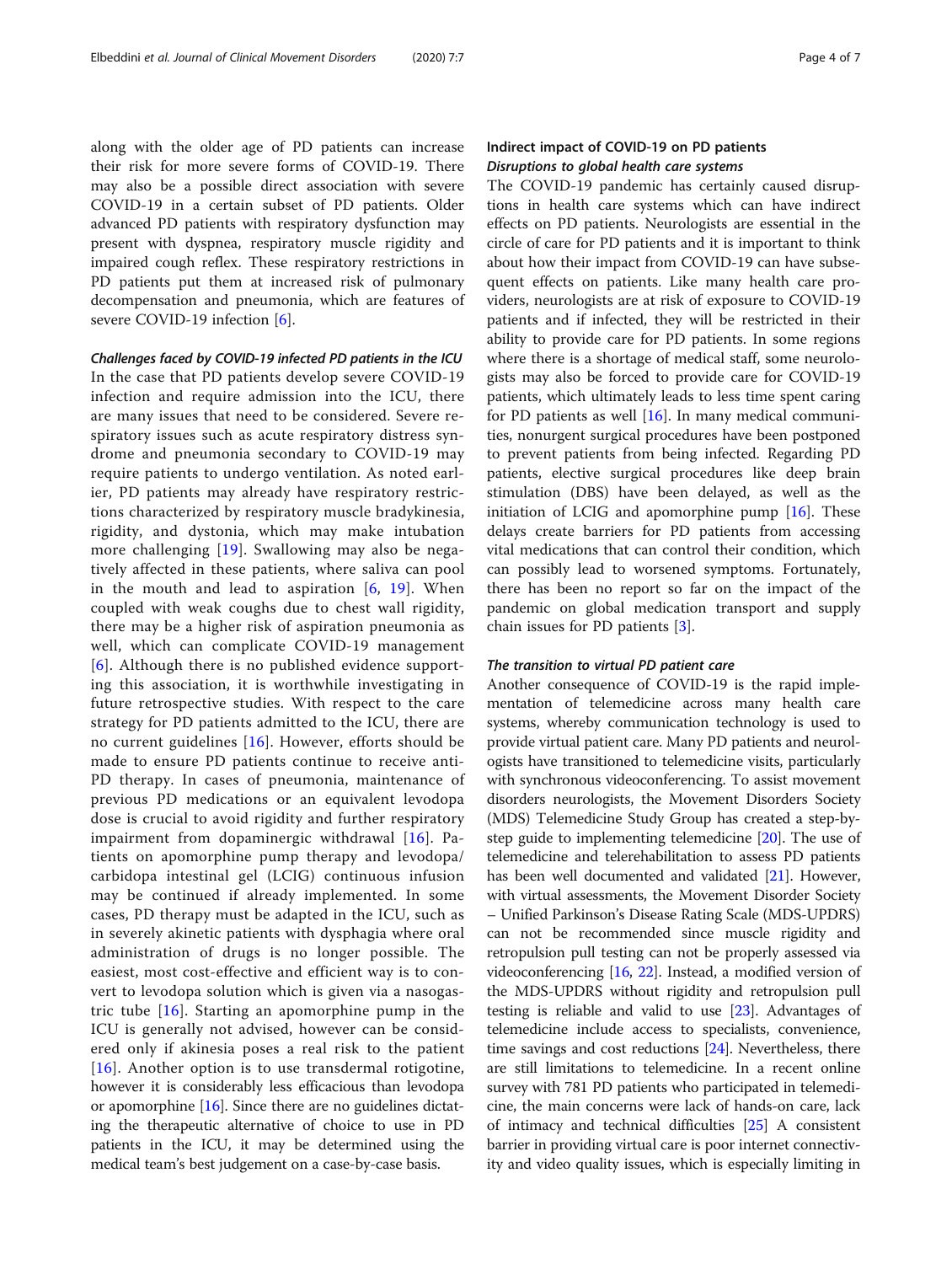less developed countries [[24](#page-6-0), [26\]](#page-6-0). To bypass this problem, asynchronous videos can be used to capture PD symptoms and sent to neurologists via email, which is more widely accessible [\[26\]](#page-6-0).

In a review by Adams et al., several studies demonstrated that remote care of PD patients is feasible, effective, and valuable [\[24](#page-6-0)]. However, it is important to note the major limitations to these studies. The PD population may be underrepresented since participants had generally mild disease severity with UPDRS part III scores ranging from 24.2–44.1 (max score 128) and live in more developed countries like USA, Canada, Italy and Japan [[24\]](#page-6-0). More severe patients with persistent tremor, rigidity and speech impairments may have a range of difficulties navigating telemedicine who were not represented in the studies. Future research involving more severe PD patients and those living in less developed countries is suggested to gain a more holistic understanding of the applicability of telemedicine in PD patient care.

There are also additional challenges with respect to virtual management of device aided therapies in PD, such as DBS and infusion pump devices, as telemedicine has not been universally established for these therapies [[27\]](#page-6-0). Patients need to be educated on how to adjust device settings, monitor battery life, as well as troubleshoot device issues. With these new challenges in place, there is an emerging interest in the development of remote access to device programing, which could ease the technical burden on PD patients. Some pilot studies have been performed with remote control of apomorphine infusion where the results are promising [\[28](#page-6-0)]. In addition, 2 dB manufacturers, PINS Medical (Beijing, China) and SceneRay Corporation Ltd. (Suzhou, China) developed a remote, wireless DBS programming system where the settings may be adjusted remotely by clinicians [\[29](#page-6-0)–[31\]](#page-6-0). Although this technology is currently only available in China, it is hopeful that it will become globally accessible soon.

#### Social distancing effects on PD patients' mental health

The COVID-19 pandemic has also caused drastic changes to PD patients' normal routine with social distancing and lockdowns in place across the world. Understandably, many PD patients will experience a negative impact on their mental health. In a case report from a movement disorder clinic in Cairo, PD patients reported worse stress, depression, anxiety and quality of life compared to matched controls during the pandemic [[32\]](#page-6-0). A possible explanation is that the pathophysiology of PD naturally increases their risk of chronic stress since reduced dopamine levels impair coping mechanisms for stress [[33\]](#page-6-0). This is concerning since stress can cause short term and long-term consequences for patients with PD. It has been shown that psychological stress can worsen motor symptoms such as tremor, gait and dyskinesia [\[34\]](#page-6-0). Stress can also reduce the effect of dopaminergic medications, such as levodopa's effect on Parkinson's tremor [\[35\]](#page-6-0). Increased stress may also unmask a latent hypokinetic rigid syndrome, perhaps leading to new PD diagnoses during the pandemic  $[6]$  $[6]$ . Preventative measures during the pandemic also significantly reduce mobility and physical exercise leading to a sedentary lifestyle. This is important to consider since physical exercise can attenuate clinical PD symptom progression and associated stress [\[33\]](#page-6-0). Thus, promoting home-based exercises, such as online exercise or dancing classes for PD patients, are crucial in maintaining their overall health during the pandemic.

#### Delays to novel PD drug therapies due to COVID-19

Another consequence that may be overlooked with respect to the COVID-19 pandemic is its impact on PD research and clinical trials. Many biopharmaceutical companies have delayed timelines for pipeline PD drugs due to COVID-19, which may result in additional burden on those whose parkinsonism is not adequately controlled by current medications on the market. We will discuss five pipeline medications in particular. First, Neurocrine Bioscience Inc's novel drug ONGENTYS (opicapone) was recently approved by the FDA for add-on treatment to levodopa/carvidopa in PD patients experiencing "off" episodes, but will delay its launch in the US until later in 2020 due to COVID-19 [\[36\]](#page-6-0). ONGENTYS is an oral selective catechol-O-methyltransferase (COMT) inhibitor that blocks COMT from breaking down levodopa, resulting in more levodopa available to reach the brain and provide clinical effects [[37\]](#page-6-0). Second, Addex Therapeutics has postponed the initiation of a Phase IIb/III clinical trial of dipraglurant, a novel orally available metabotropic glutamate receptor 5 (mGluR5) inhibitor, for PD patients with levodopa-induced dyskinesias [[38](#page-6-0)]. Third, the enrollment for Phase 1 and Phase 1b trials have been paused for Denali Therapeutics' backup pipeline drug DNL151 [[39](#page-6-0)]. This small molecule inhibits LRRK2, which is an enzyme involved in lysosomal dysfunction and neurodegeneration, a key pathology seen in PD [[39\]](#page-6-0). Fourth, a new investigational gene therapy drug, NBIb-1817 by Neurocine, has temporarily paused enrollment of patients into the Phase II RESTORE-1 Trial [\[40\]](#page-6-0). This novel therapy is aimed at delivering the aromatic l-amino acid decarboxylase (AADC) gene directly into neurons of the putamen, where AADC enzyme will be produced to convert levodopa into dopamine [\[40\]](#page-6-0). Fifth, resTORbio has also announced delays in enrollment of its fifth cohort in the ongoing Phase 1b/2a trial of RTB101 in PD patients [\[41\]](#page-6-0). RTB101 is a small molecule candidate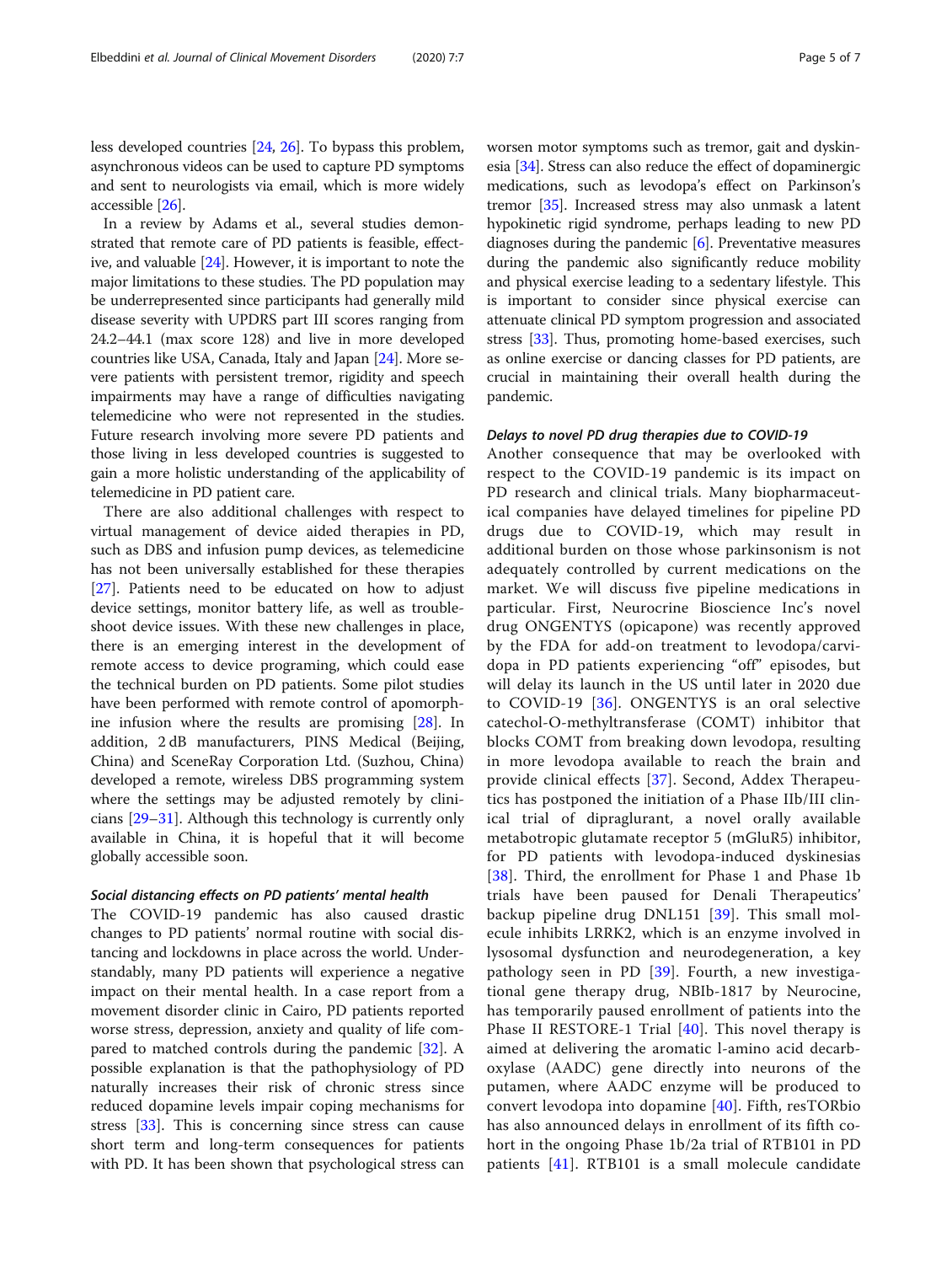<span id="page-5-0"></span>that inhibits rapamycin complex 1 (TORC1), which contributes to the decline of neurologic function [[42](#page-6-0)]. Unfortunately, these delays may negatively affect patients who are urgently waiting for new PD therapies to control their condition.

#### Potential PD therapy repurposed to treat COVID-19

The race to find a new vaccine or potential cure to COVID-19 has been on ever since the start of the pandemic. One investigational drug that is used to treat PD could be a possible prevention or treatment therapy for COVID-19 infection. Amantadine is an adamantine derivative that blocks NDMA activity. Its exact mechanism of action in PD is unknown, however it has a role in decreasing excess neuronal activity and neuroprotection [[15\]](#page-6-0). Currently it is used as an add-on therapy to PD patients with persistent dyskinesia that is not controlled by existing therapy. Interestingly, amantadine also has antiviral activity, as it was initially marketed as treatment against influenza A [\[15](#page-6-0)]. Amantadine can block the matrix-2 (M2) protein ion channel, thereby inhibiting viral uncoating inside the infected cell [\[15](#page-6-0)]. In addition, there is a new model suggesting amantadine can disrupt lysosomal gene expression which could decrease the capacity of viral replication in COVID-19 [[43\]](#page-6-0). Although it has yet to reach early clinical trials, its potential protective antiviral effects may be seen in various case reports. Rejdak et al. describes 15 neurological patients, 5 of whom have PD, who were receiving treatment with amantadine and were confirmed to have COVID-19 infection. All of them spent 2 weeks in quarantine and none had developed clinical manifestations of the virus [[44\]](#page-6-0). These promising observations as well as its safe side effect profile warrants further studies for its use as a potential COVID-19 treatment.

#### Conclusion

The COVID-19 pandemic has changed the lives of many around the world, causing respiratory distress and even death. PD patients, especially those that are elderly and have CVD comorbidities are likely at a higher risk of severe COVID-19 infection. Once infected, there may be concerns of neurodegeneration, issues with self-medication with OTC products as well as ICU challenges specific to PD patients. With social distancing and preventative measures in place, health care systems and clinical research have been disrupted, patient care has been transitioned to virtual means, and many patients' mental health have been negatively affected. Amid all the uncertainty, it is encouraging to discover that a PD drug, amantadine, could be a potential protective and treatment for COVID-19. As the number of COVID-19 infected patients increases, it is imperative to learn more about the SARS-CoV-2 virus and its impact on different patient populations. With telemedicine emerging as a primary communication tool for PD patient visits, it is also important to realize its advantages and limitations. Further research should be considered in order to generalize its validity across the entire PD population. As noted in this review, patterns have been emerging with respect to PD patients, and future investigation should be performed to confirm the observations.

#### Acknowledgments

I would like to thank the pharmacy team at Winchester District Memorial Hospital for their support in collecting data in this project.

#### Authors' contributions

Research Project: A. Conception, B. Organization, C. Execution; 2) Manuscript: A. Writing of the first draft, B. Review and Critique. Ali Elbeddini: 1A, 1B, 1C, 2B. Anthony To; 1B, 1C, 2A, 2B. Yasamin Tayefehchamani; 2B, 1C, 2A. Cindy Wen; 2B, 1C, 2A. The author(s) read and approved the final manuscript.

#### Funding

No specific funding was received for this work. The authors declare that there are no conflicts of interest relevant to this work.

#### Availability of data and materials

Data sharing does not apply to this article as no datasets were generated or analyzed during the current study.

#### Ethics approval and consent to participate

Not applicable.

#### Consent for publication

Not applicable.

#### Competing interests

I know of no conflict of interest with this publication, and there has been no financial support for this work that could have influenced the outcome.

#### Received: 24 June 2020 Accepted: 29 July 2020 Published online: 08 August 2020

#### References

- 1. World Health Organization. Coronavirus disease (COVID-19) pandemic. Available from: [https://www.who.int/emergencies/diseases/](https://www.who.int/emergencies/diseases/novelcoronavirus-2019) [novelcoronavirus-2019](https://www.who.int/emergencies/diseases/novelcoronavirus-2019) [cited 2020 June 8].
- 2. Public Health Agency of Canada. Coronavirus (COVID-19) [Internet]. Winnipeg: IPAC Canada. 2020 [cited 2020 Jul 3]. Available from: [https://ipac](https://ipac-canada.org/coronavirus-resources.php)[canada.org/coronavirus-resources.php.](https://ipac-canada.org/coronavirus-resources.php)
- 3. Papa SM, Brundin P, Fung VSC, Kang UJ, Burn DJ, Colosimo C, et al. Impact of the COVID −19 pandemic on Parkinson's disease and movement disorders. Mov Disord Clin Pract. 2020;7(4):357–60.
- 4. Li Y, Bai W, Hashikawa T. The Neuroinvasive potential of SARS-CoV2 may play a role in the respiratory failure of COVID-19 patients. J Med Virol. 2020:1–4.
- 5. Antonini A, Leta V, Teo J, Chaudhuri KR. Outcome of Parkinson's disease patients affected by COVID-19. Mov Disord. 2020:1–4.
- 6. Bhidayasiri R, Virameteekul S, Kim J, Pal PK, Chung S. COVID-19: an early review of its global impact and considerations for Parkinson's disease patient care. J Mov Disord. 2020;13(2):105–14.
- 7. Cilia R, Bonvegna S, Straccia G, Andreasi NG, Elia AE, Romito LM, et al. Effects of COVID-19 on Parkinson's disease clinical features: a community-based case-control study. Mov Disord. 2020. [https://doi.org/](https://doi.org/10.1002/mds.28170) [10.1002/mds.28170.](https://doi.org/10.1002/mds.28170)
- 8. Hainque D. Grabli, rapid worsening in Parkinson's disease may hide COVID-19 infection. Parkinsonism Relat Disord. 2020;S1353-8020(20):30117–6. [https://doi.org/10.1016/j.parkreldis.2020.05.008.](https://doi.org/10.1016/j.parkreldis.2020.05.008)
- 9. Kaufmann H, Biaggioni I. Autonomic failure in neurodegenerative disorders. Semin Neurol. 2003;23(4):351–63.
- 10. Benztropine. In: Lexi-drugs online. Hudson: Lexicomp Inc; 2020. Available from: [http://online.lexi.com.](http://online.lexi.com) Subscription required to view [updated 29 May 2020; cited 14 June 2020].